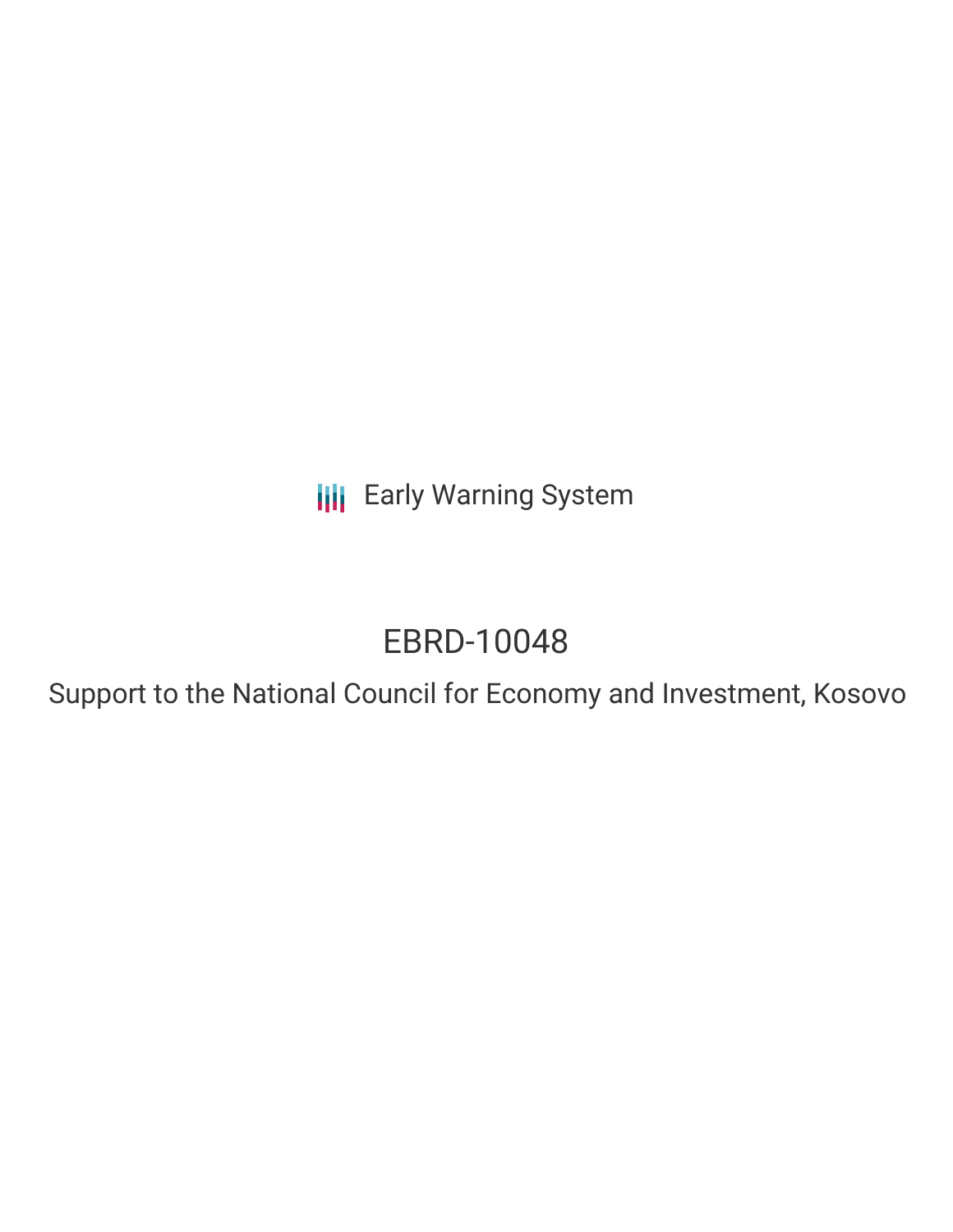

#### **Quick Facts**

| <b>Countries</b>              | Kosovo                                                            |
|-------------------------------|-------------------------------------------------------------------|
| <b>Financial Institutions</b> | European Bank for Reconstruction and Development (EBRD)           |
| <b>Status</b>                 | Approved                                                          |
| <b>Bank Risk Rating</b>       | U                                                                 |
| <b>Borrower</b>               | National Council for Economy and Investment, Government of Kosovo |
| <b>Sectors</b>                | <b>Technical Cooperation</b>                                      |
| <b>Investment Type(s)</b>     | <b>Advisory Services</b>                                          |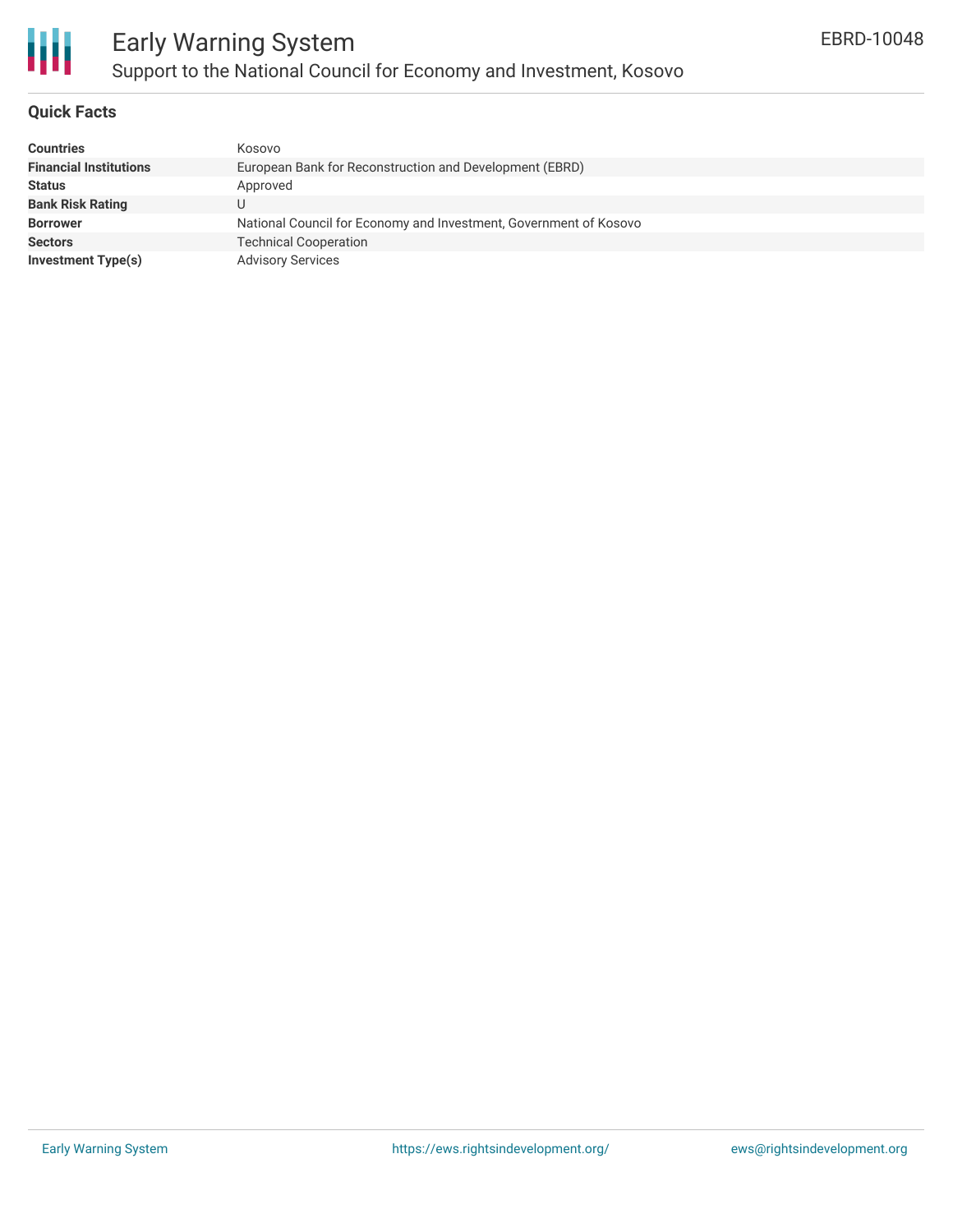

## **Project Description**

According to the Bank's website, the project provides technical cooperation services to the National Council for Economy and Investment to improve the business environment in the country by strengthening constructive public-private dialogue on economic development and investment climate, through continuing funding the Secretariat to the National Council for Economy and Investment, for 3.5 more years.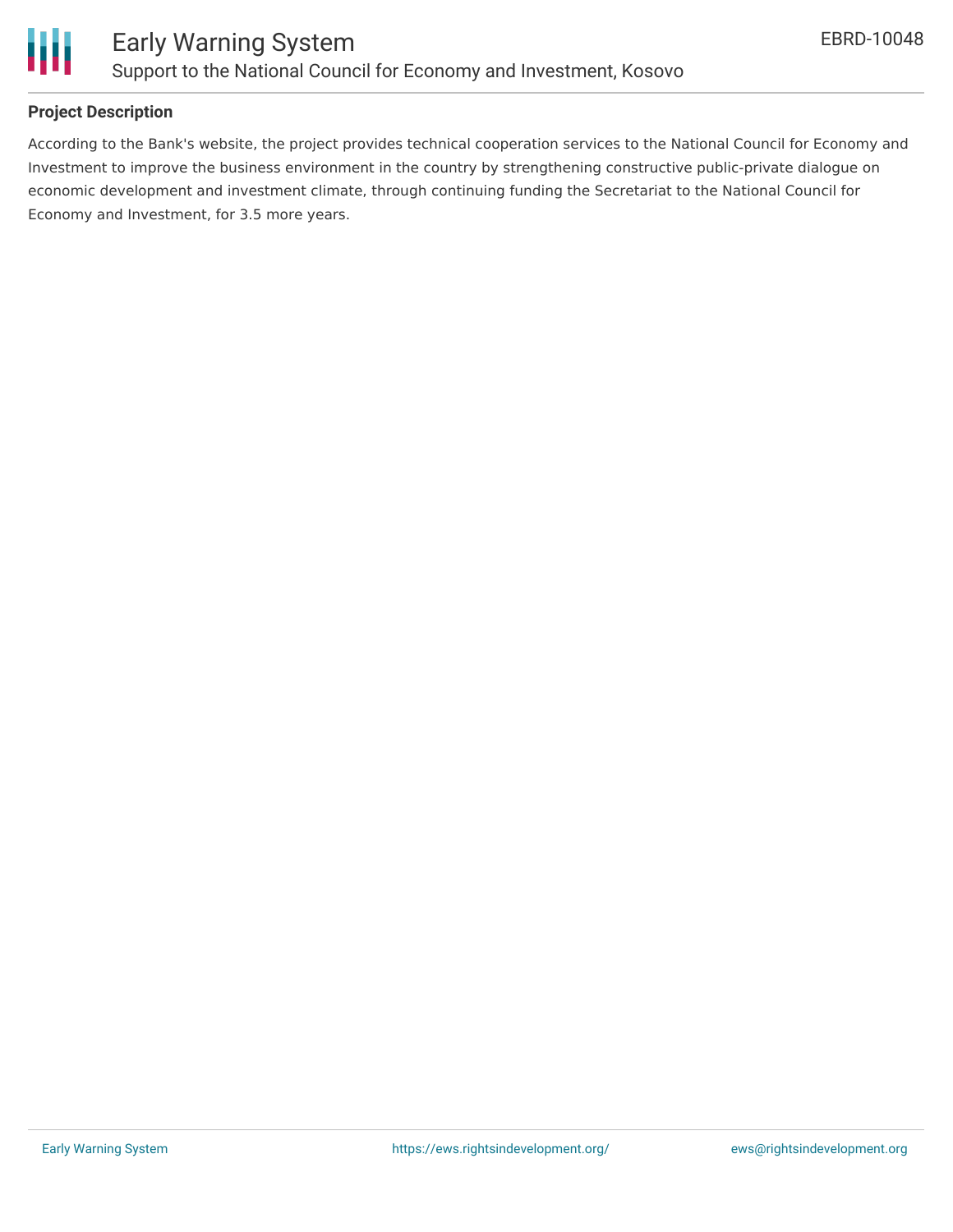

# Early Warning System Support to the National Council for Economy and Investment, Kosovo

### **Investment Description**

European Bank for Reconstruction and Development (EBRD)